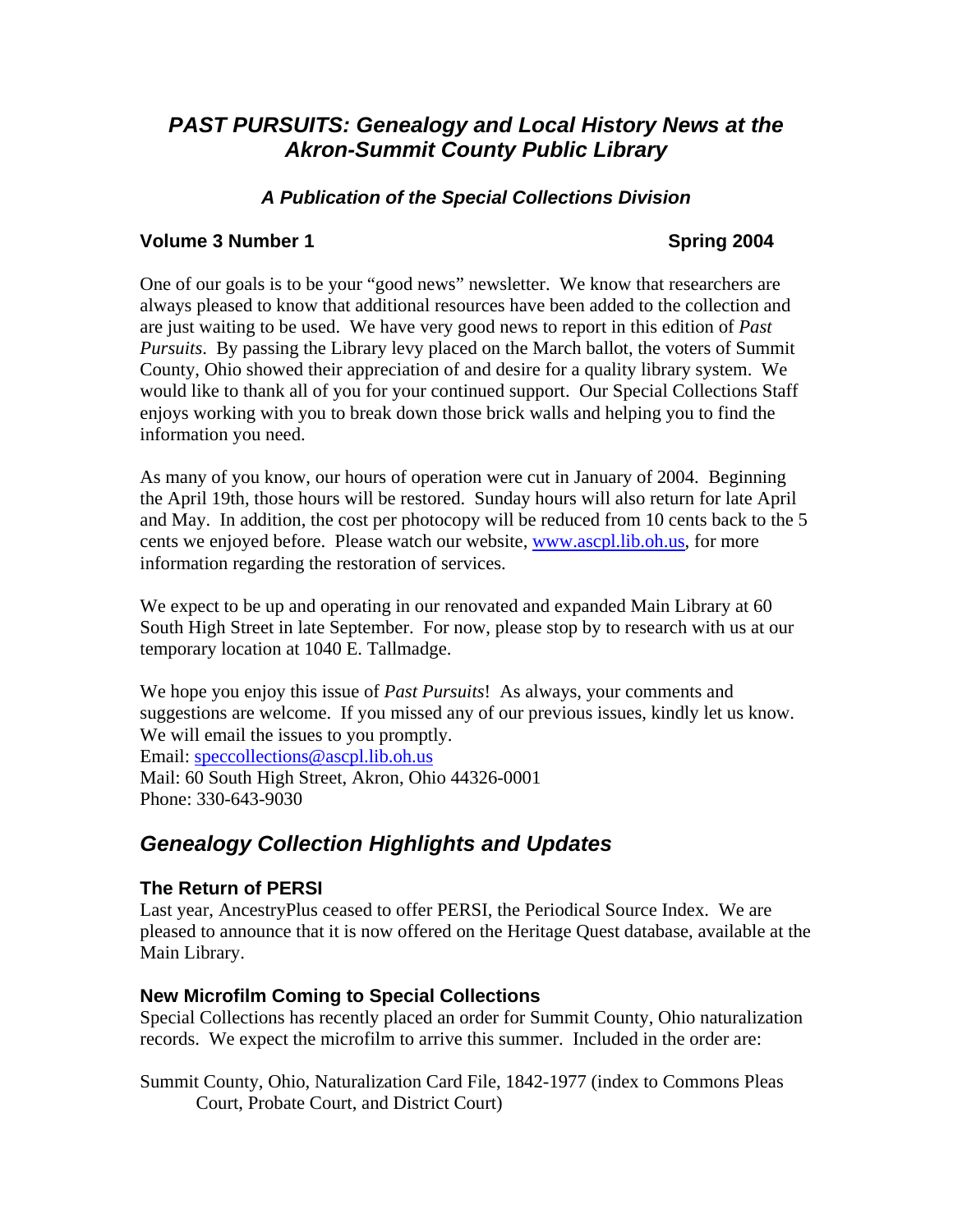Summit County, Ohio, Naturalizations, 1849-1930 (Common Pleas) Summit County, Ohio, Naturalizations, 1859-1906 (Probate Court)

If you need an introduction to the process of naturalization or if you simply just need to refresh your memory, we would like to recommend the following books, all available in Special Collections:

*Guide to Naturalization Records of the United States* by Christina K. Schaefer *The Source: A Guidebook to American Genealogy* edited by Loretto Dennis Szucs and Sandra Hargreaves Luebking (Chapter 13, in particular)

*They Became Americans: Finding Naturalization Records and Ethnic Origins* by Loretto Dennis Szucs

Note: *The Source* and *They Became Americans* are both available for you to borrow and review at home.

### **Ohio Death Certificates…Again**

We thought a mention of the Ohio Death Certificate Collection was worth repeating as we have a number of new Past Pursuits subscribers.

Uncertified death certificates from the state of Ohio or local health departments, 1908 to present, are no longer available. Certified copies must now be purchased at a cost of \$15 each.

Special Collections now holds the complete Ohio Death Certificate Collection, 1908- 1944, and also the complete index, 1908-1944. The years 1908-1932 & 1938-1944 are on microfilm, while the 1933-1937 index is on microfiche. Of course, we do not want to forget the very helpful online index, 1913-1937, compiled by the Ohio Historical Society. You can search the index at [http://www.ohiohistory.org/resource/archlib/index.html.](http://www.ohiohistory.org/resource/archlib/index.html) Though the online index is a great resource, we do recommend thorough searching of the indexes on microform. You will undoubtedly find individuals your family never mentioned. One of our staff discovered a set of triplets born in the 1920s who sadly died in their first few days of life. The online index will also aid you in the event that the surname you are researching was brutally misspelled.

### **Queries Welcome**

Need a death certificate? Looking for a photocopy of a census record? Want us to search a particular county's cemetery books? Of course, we would love for you to come to research in person…but sometimes that is inconvenient or nearly impossible. Feel free to email, mail, or phone in your request. Correspondence is answered within three weeks, though often within a week.

Email: speccollections@ascpl.lib.oh.us Mail: 60 South High Street, Akron, Ohio 44326-0001 Phone: 330-643-9030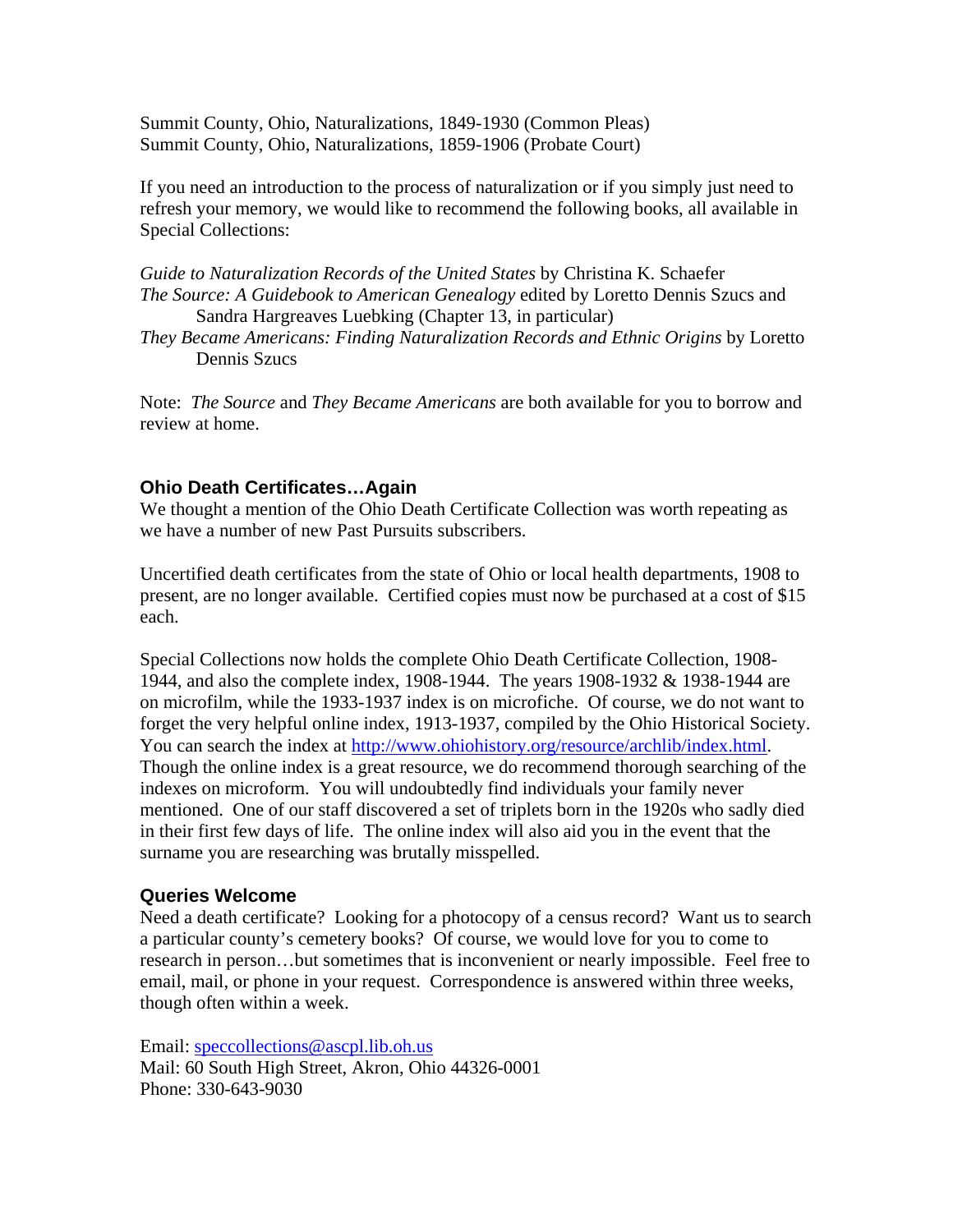We do have a fee schedule for photocopy/search requests. There is a base fee of \$1.00 plus 5 cents for every photocopy. For example, you can request five death certificates and we will send you an invoice for \$1.50 with your photocopies. There is no charge for items that we cannot find. Please remember to include your mailing address with your requests.

## **Update on Local LDS Library**

The local LDS Family History Center located on Howe Road is temporarily closed. Visit [http://www.familysearch.org/Eng/Library/FHC/frameset\\_fhc.asp](http://www.familysearch.org/Eng/Library/FHC/frameset_fhc.asp) to find the locations and hours of other Family History Centers in northeast Ohio.

# *Local History Collection Highlights and Update*

# **Photographs in the Special Collections Division**

Within our division we have a small but unique collection of photographs. We are currently in the process of organizing this collection in a way that will make it searchable, and more accessible to the public. In addition to the general collection, we do have photographs that are found within other collections that we have acquired. Keep checking *Past Pursuits* this year because we will be writing more about some of the interesting subjects and images that we have in our photograph collection. If you have any questions about our photographs, or would like to view them, it is always best to *call us ahead of time* at 330-643-9030, and we will be glad to help.

### **Reproductions from Samuel Lane's** *Fifty years and Over of Akron and Summit County*

Our photograph collection contains a small selection of 8 x 10 reproduced black and white prints from Samuel Lane's famous book about Akron and Summit County. Most of the prints are from the time period of 1890 through the early 1900s. Some of the prints include images such as the Arthur L. Conger house, aerial views of old Akron such as North Akron, and views of West Hill from Market Street. There are several photographs of early Akron Streets such as Main Street, Howard Street, and Quarry Street. (now Bowery) in downtown Akron. Also in the collection are a few images of buildings such as the old Summit County Courthouse, the Summit County Children's Home, and several early churches such as the First Congregational Church, First Universalist Church, and the New German Reformed Church. We do not have a complete collection of photographs from Samuel Lane's book, but we do have a very nice selection that is sure to spark the interest of anyone who wants to know more about how Akron looked in the days of dirt roads and the horse and buggy.

# **Sharing is Good**

If you are a member of any volunteer organization you know what is required to keep it running smoothly and successfully. It takes work, time and commitment, and, if you are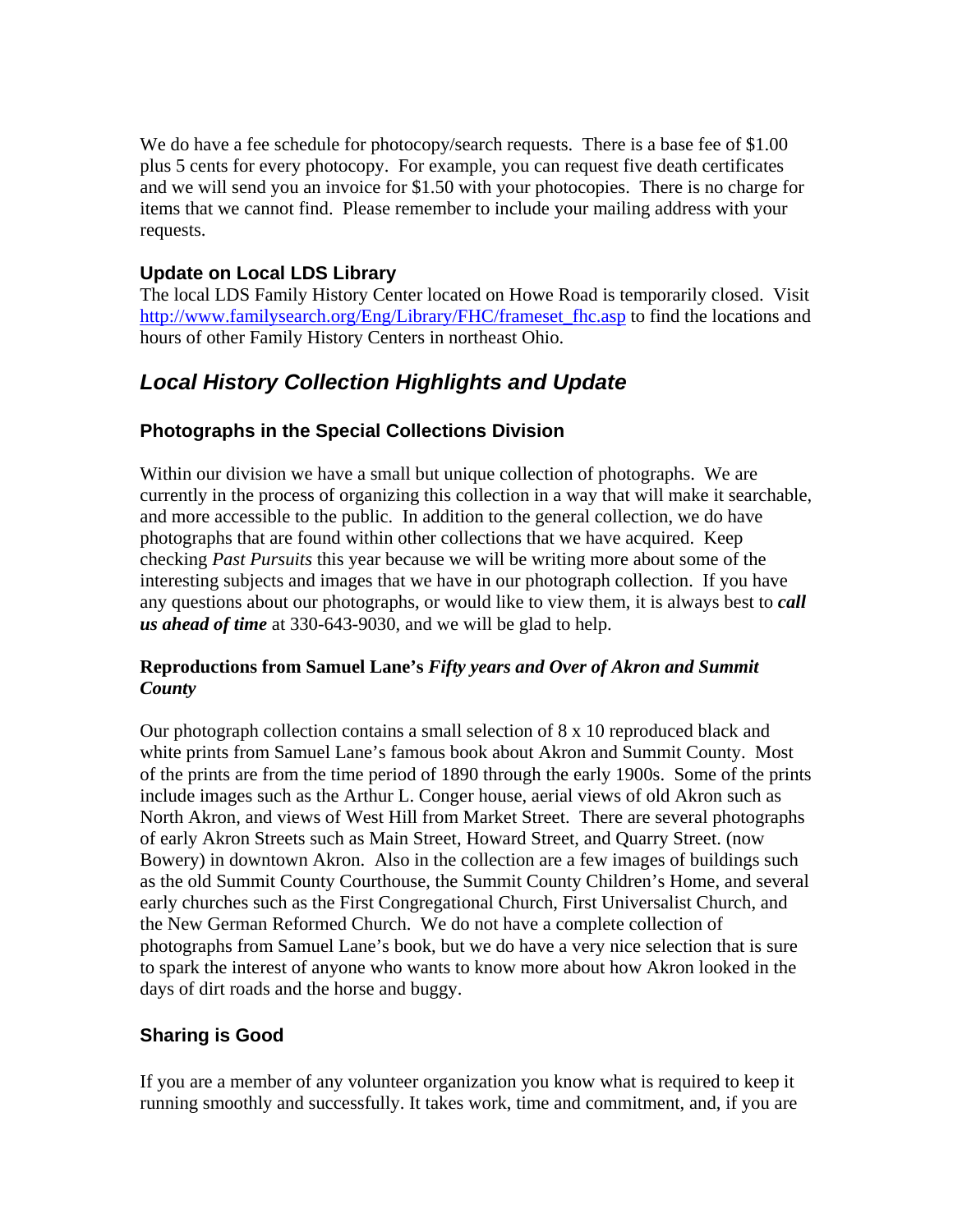lucky, the expertise of someone who knows what they are doing. Operating an historical organization can, at times, be a challenge, especially if the advice of an "expert" is not available. It was for these reasons that Jim Caccamo, Archivist, and Tom Vince, Director of the Hudson Library and Historical Society established CHIPS. The acronym once stood for the Council of Historical Institutions of Portage and Summit Counties which is now known simply as CHIPS.

The first meeting, held in 1980 at the Western Reserve Academy Chapel, was attended by a handful of individuals interested in sharing their ideas and expertise for the operation of historical organizations. Since then, CHIPS members have met twice each year at the facility of one of its member organizations. A tour of the facility, and sometimes a speaker is offered, followed by a business meeting where a representative of each organization provides a brief account of their group's activities. It is informal and friendly, and always informative. The CHIPS membership currently includes 43 organizations from Summit and Portage County historical societies, libraries, and museums. There are no dues or fees, but a hat is occasionally passed when funds are needed for postage or other minor expenses.

Sadly, CHIPS founder and President, Jim Caccamo passed away in November 2002. The current president is Dreama Powell of the Northampton Historical Society. The next CHIPS meeting will be held at the old Tallmadge Town Hall at Tallmadge Circle on Saturday, April 24th at 9:00 a.m. All are welcome to attend.

# *Gifts:*

We would like to thank the following individuals for their recent gifts:

Richard Acker for eight circa 1950s photographs of Cuyahoga Falls and downtown Akron, and one photograph of the Akron Silents basketball team.

Harold Crater, Jr., Ph.D. of Victoria, Texas for *The Descendants of Moritz Creeter (1703- 1772).* 

Shirley James of Old Town, Maryland for a subscription to *Old Pike Post*, the newsletter of the Allegany County, Maryland Genealogical Society.

Dorothea Seiberling for the organizational collection of Akron Chapter 682 of the American Association of Retired Persons.

The Honorable Bill Spicer, Judge, Summit County Probate Court for *History of the Descendants of Peter Spicer, a Landholder in New London, Connecticut, as Early as 1666, and Others of the Name.* 

Summit County Chapter, OGS for new microfilm reels for the index to Summit County, Ohio Probate Estates.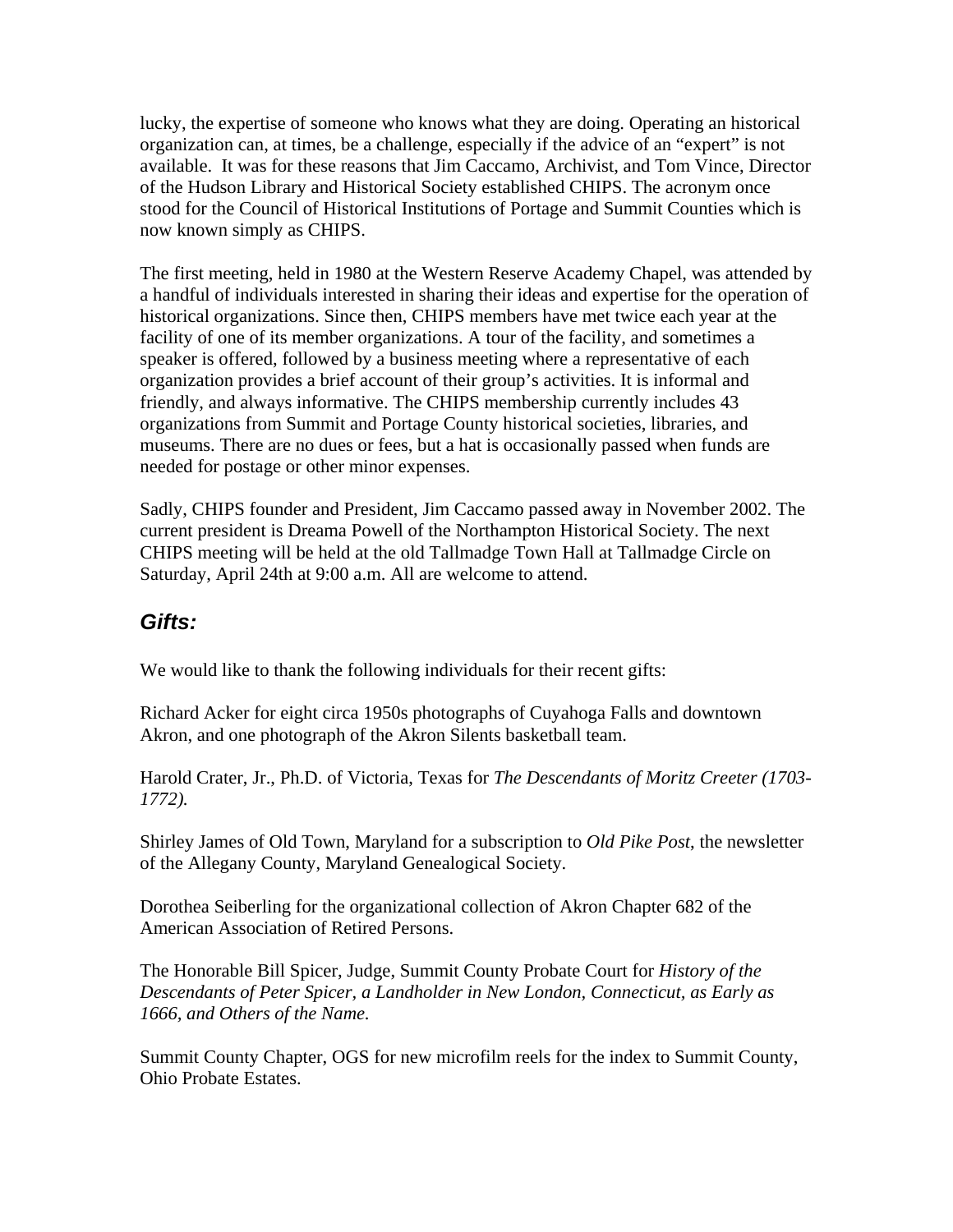Summit County Chapter, OGS for a memorial book honoring members Jean B. Mytholar Shetler and Marian E. Wilkinson Darst. The memorial book is *Information about People Who Served in World War II from Hudson, Ohio*.

Karen Taucher for photographs of the Akron South High School Class of 1922.

# *Upcoming Events:*

• Please email Marie Herlevi at [mherlevi@ascpl.lib.oh.us](mailto:mherlevi@ascpl.lib.oh.us) if you would like us to include your genealogy or local history event.

### **Barberton Historical Society**

O.C. Barber Farm Walking Tour will be held at the Barberton Historical Society on Sunday, the 23<sup>rd</sup> of May. Starting time is 1:30 p.m. The event is free and open to the public. Please contact Steve Kelleher at 330-830-1444 for more information.

### **Friends of Cleveland Cemeteries**

Friends of Cleveland Cemeteries invite you to a MONUMENTAL EXPERIENCE on Saturday, the 1<sup>st</sup> of May from 3:30 to 5:00 pm. The program will take place at Milano Monuments located at 14600 Brook Park Road in Cleveland.

- Guests will have a guided tour of this state-of-the-art facility.
- You will meet professional artisans and craftsmen and see them demonstrate and explain diamond etching and engraving techniques.
- Hear about the dramatic changes brought about by computer aided design technology.
- Listen to stories of old as Vince Milano offers his version of tombstone tales.
- Experience the new theater-size presentation room that allows viewing monuments in full size while they are still in the design stage.
- Light refreshments will be served.

Tickets for the event are \$7 per person (\$5 for those 60 and older) and can be purchased by sending a check or money order payable to Friends of Cleveland Cemeteries and to Gail Meyer at 6678 Tudor Circle, North Royalton, OH 44133. Advance reservations are suggested because space is limited. For more information call 440 582-9620 or email GRDMOHIO@aol.com.

Friends of Cleveland Cemeteries is a non-profit organization committed to preserving and protecting cemeteries owned and operated by the City of Cleveland.

### **Great Lakes Chapter of the Association of Professional Genealogists**

The Great Lakes Chapter of the Association of Professional Genealogists is sponsoring an Advanced Genealogy Discussion Group. The next meeting is on Saturday, April 10, 2004.

The purpose of the group is to discuss advanced genealogical methodology as presented in case studies that have appeared in various scholarly genealogical publications.

The group meets the second Saturday of the month, starting at 10:00 a.m., at the Medina County District Library annex meeting room. The library is located at 210 South Broadway St., Medina, OH. The meetings last about one and one-half hours. There will be no meetings in July, August, or December.

The discussions are free but pre-registration is required. Any experienced genealogical researcher is welcome to attend.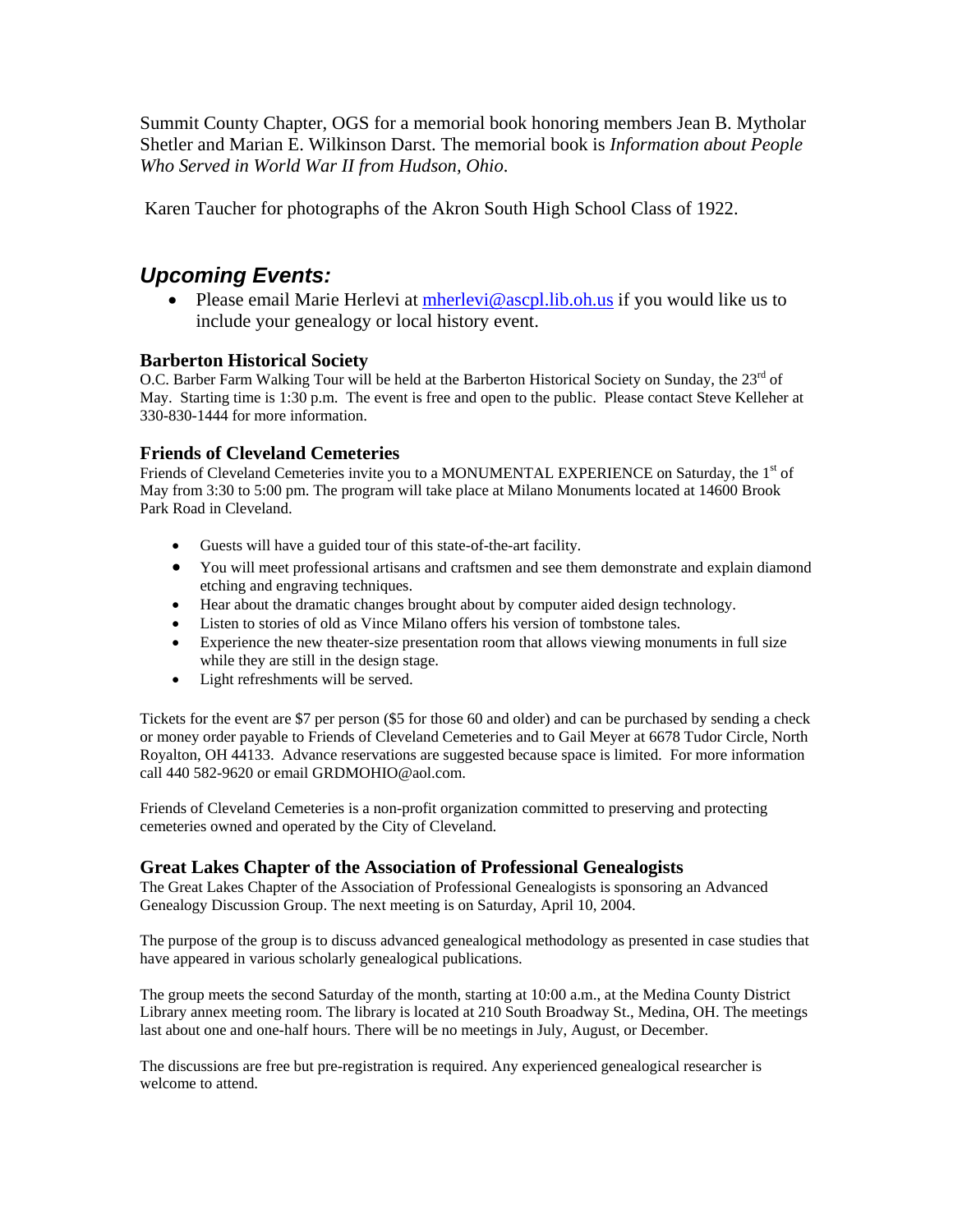As a pre-requisite, participants should be familiar with Dr. William M. Litchman's article, "Teaching Analysis, Logic, and the Research Process: A Seminar Approach", from the NGS News Magazine, Nov/Dec 2000, pages 340-343.

Each participant is requested to read several times, in advance of the meeting, the article to be discussed at the meeting. The article chosen for the April 10, 2004 discussion appeared in the National Genealogical Society Quarterly, Vol. 91, no.2, June 2003. It is titled "Sarah Songster Everett: Disproving a Knitted Name" beginning on page 95.

To register, or for any questions, contact Donna Gruber at dig@bright.net or call (419) 846-3533.

### **Ohio Genealogical Society 2004 Annual Conference, Wilmington, Ohio April 22-24, 2004**

Visit [www.ogs.org](http://www.ogs.org/) for more information. Registration booklets can be found in the Special Collections Department.

### **National Genealogical Society Conference in the States May 19-22, 2004**

Visit [www.ngsgenealogy.org](http://www.ngsgenealogy.org/) for more information. Registration booklets can be found in the Special Collections Department.

### **Summit County Chapter, Ohio Genealogical Society**

The Summit County Chapter, OGS is meeting at a new location this year in the Carriage House of the Summit County Historical Society's Perkins Mansion, 550 Copley Road at Portage Path. The parking lot faces Portage Path. Meetings begin at 1 p.m. For more information, email the chapter at **[SummitOGS@ald.net](mailto:SummitOGS@ald.net)**.

**April 17th:** The "Pedigree Resource File" of the LDS Family History Center will be explained by Eunice Miller of the Tallmadge LDS library.

**May 15th:** A program on "Probate Court Records and Research" will be presented by Larry G. Poulos, Probate Court Chief Magistrate, and Kimberly Guldeman, Probate Court Records Room Supervisor.

**June 19th:** Charles M. "Chip" Billow of Billow's Funeral Home will discuss "Funeral Home Records."

### **Summit County Historical Society**

The Summit County Historical Society has provided the following list of future events. The Historical Society is located at 550 Copley Road in Akron. For additional information, please call 330-535-1120.

**GARDEN SPEAKER SERIES- 6:30 - 8:00 PM** - free for SCHS members - \$10

for non-members, discount for all three sessions - \$24

- **Tuesday, April 20th: Akron's Heirloom Gardens, Seeds & Plants** Michael Cohill, Master Gardener.
- **Tuesday, April 27th: Perkins Mansion Historic Gardens** Stephen Paschen Senior Associate, University of Akron Archives, former Director and Curator of The Summit County Historical Society, landscape architect.
- **Tuesday, May 4th: Let's Talk Herbs** Kathleen Varga, Crooked River Herb Farm.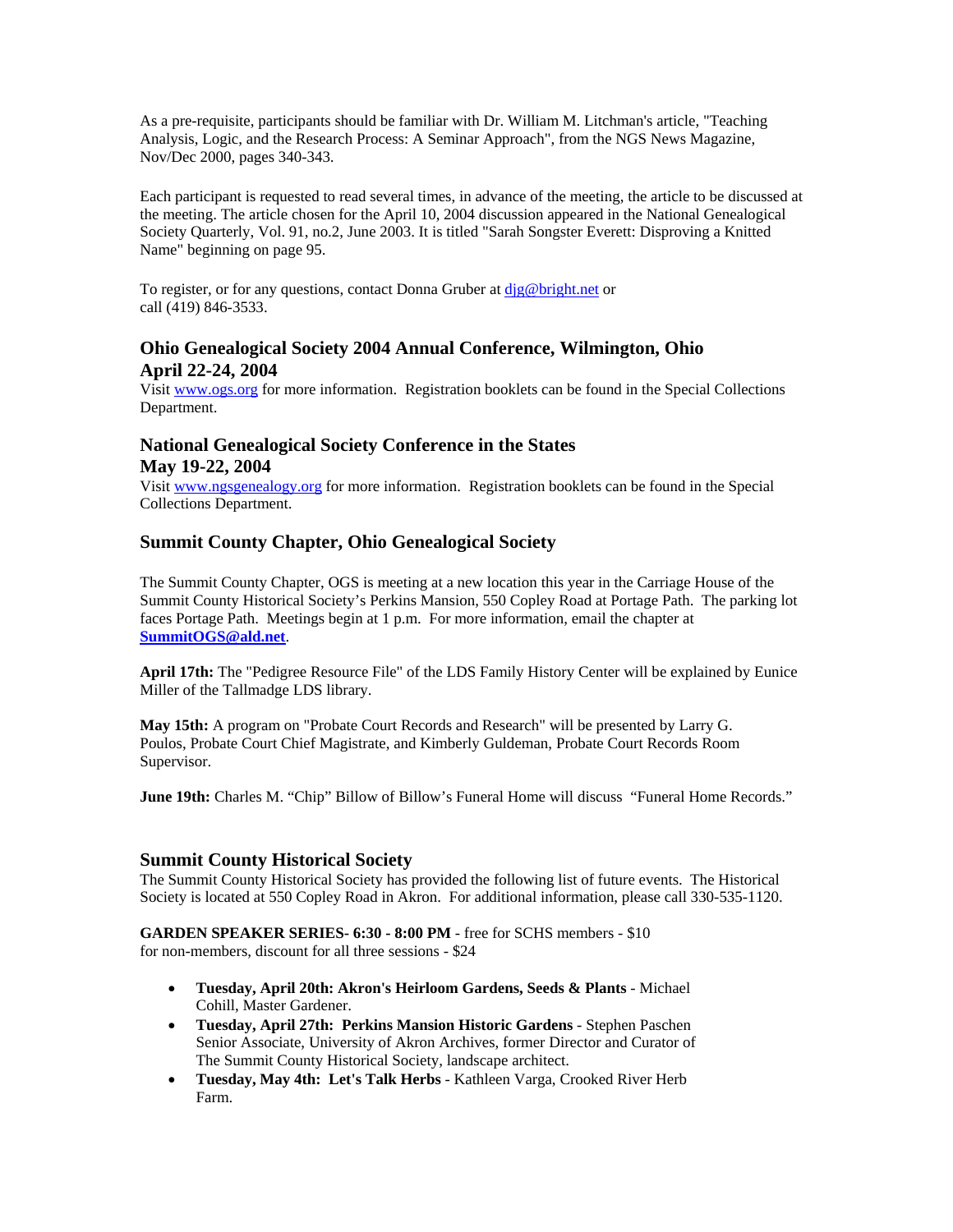• **Saturday, April 24th: Akron's Kitchen Garden Workshop 9:00 a.m. - 1:00 p.m.**  \$30 non-members/ \$24 members advance payment required. Presented by Michael Cohill, master gardener, and Kathleen Varga, Crooked River Herb Farm.

Learn from the experts about container gardening, herbs and heirloom gardening seeds. Sample special herb treats. Materials provided includes pots, planting soil, plant material and heirloom garden seeds.

**Thursday, May 6th: Summit County Historical Society Annual Meeting** - 5:30 - 8:30 PM - \$25 for dinner and program, held at the Carriage House of Stan Hywet Hall & Gardens.

#### **May 25th: Fieldtrip to Holden Arboretum**

# *Recent Additions to Special Collections*

#### **UNITED STATES (BY STATE)**

#### *ALABAMA*

Alabama County Data & Resources,  $2<sup>nd</sup>$  edition Chattahoochee Valley Sources & Resources: An Annotated Bibliography, V. 1 Alabama Counties Old Demopolis Land Office Records and Military Warrants, 1818-1860 and Records of the Vine and Olive Colony Old Montgomery Land Office Records and Military Warrants, 1834-1869 Old Sparta and Elba Land Office Records and Military Warrants, 1822-1860 Old Tuskaloosa Land Office Records and Military Warrants, 1821-1855 Obituaries from Barbour County, Alabama Newspapers 1890-1905 Blount County, Alabama Marriages, 1821-1844 Chilton County, Alabama Deaths, July 1 1908- December 31, 1919 Chilton County, Alabama: Index to Probate Court Records, Abstracts of County Newspapers, and County Confederate Veterans, Book 1, 1868-1924 Coffee County, Alabama Cemetery Records Fayette County, Alabama Marriage and Probate Records Land Grants and Adults Residing in Fayette County, Alabama 1823-1900 Marriages of Mobile County, Alabama 1856-1875 Pike County, Alabama Cemetery Records Historical Records of Randolph County, Alabama 1832-1900 1855 Census Sumter County, Alabama Sumter County, Alabama Wills: 1828-1872 and Mortality Schedules: 1850-1880

#### *DELAWARE*

Colonial Families of Delaware, V. 6 (Library has V. 1-5) Early Church Records of New Castle County, Delaware, V. 2 (Library has V. 1)

#### *GEORGIA*

Africans in Georgia, 1870

#### *ILLINOIS*

Portrait and Biographical Album of Vermillion County, Illinois

#### *MARYLAND*

Colonial Families of the Eastern Shore of Maryland, Vol. 15-17 (Library has Vol. 1-14)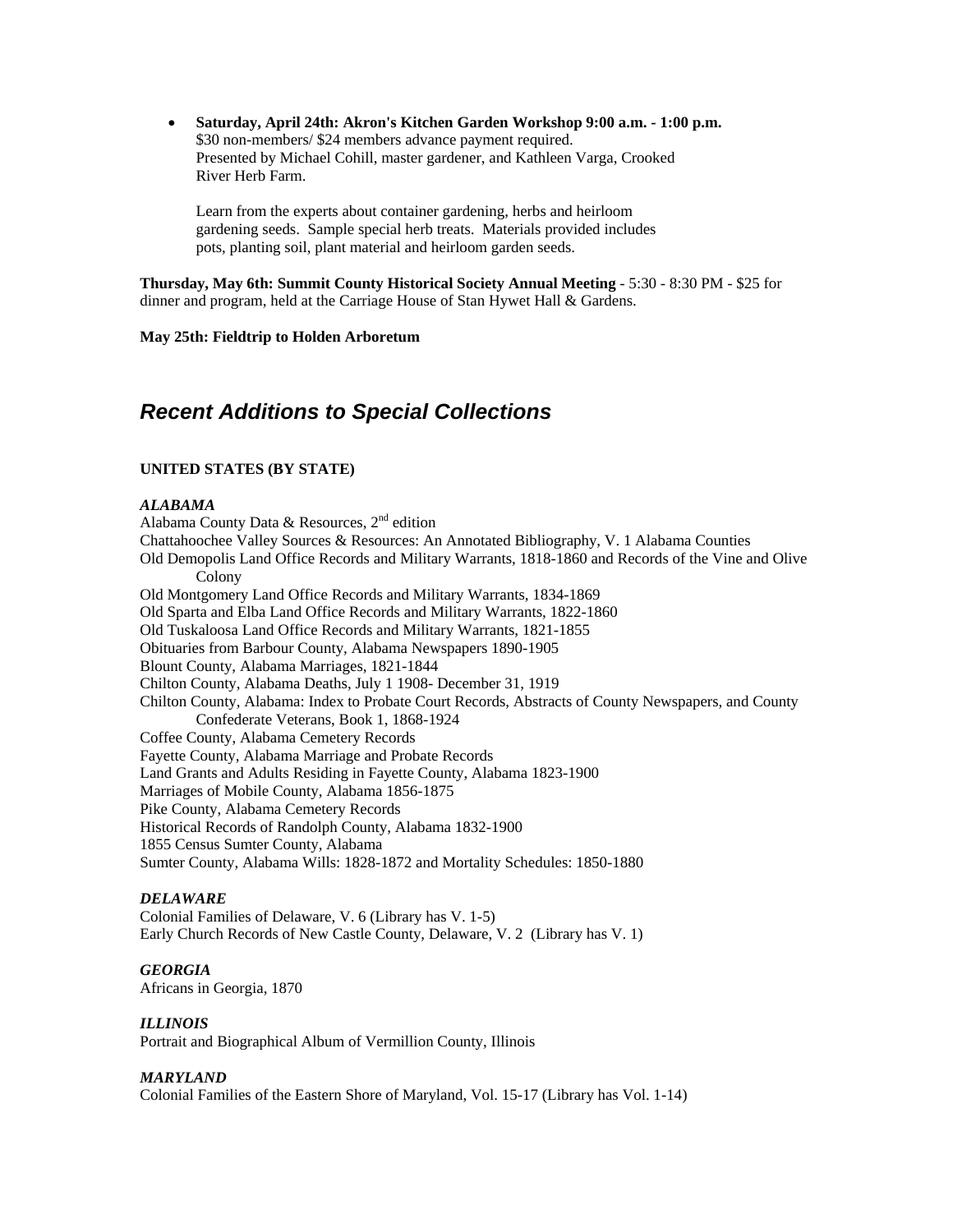Maryland Deponents, V. 3 (Library has V. 1-2) Index of Obituaries and Marriages in The Baltimore Sun, Books 1, 2, 4 (Library has Book 3)) Abstracts of Cecil County, Maryland Land Records, V. 1-2 Revolutionary Patriots of Cecil County, Maryland Maryland Bible Records: Baltimore and Harford Counties, Vol.  $1 - 3$ Heirs and Legatees of Harford County, Maryland, 1802-1846, V. 2 (Library has V. 1) Abstracts of Wills Montgomery County, Maryland, 1826-1875

#### *MAINE*

Maine Biographies

### *MISSISSIPPI*

Tracing Your Mississippi Ancestors

#### *NEW ENGLAND*

Third Supplement to Torrey's New England Marriages Prior to 1700 (Library has  $1<sup>st</sup>$  book plus  $1<sup>st</sup>$  and  $2<sup>nd</sup>$ supplement)

#### *NEW JERSEY*

Intestates and Others from the Orphans Court Books of Monmouth County, NJ 1785-1906

#### *NEW YORK*

Genealogical Resources in New York

#### *OHIO*

Bible Records from Ohio Daughters, Colonial Dames XVIII Century Ohio Cemeteries, 1803-2003 Anecdotal Journeys into Lost and Forgotten Cemeteries of Coshocton County, Ohio Coshocton County, Ohio Cemeteries V. 8-13 (Library has V. 1-7) County Directory of Coshocton County, 1899 Rural Schools of Crawford County, Ohio 1820-1930 A Complete Index in Two Volumes to the Portage County, Ohio Cemetery Books Ira L Herriff's Undertaker Records, Vol. 2-4 (Library has V. 1) Information about People Who Served in World War II from Hudson, Summit County, Ohio

#### *PENNSYLVANIA*

Atop These Hills: A Compilation of the Major Cemeteries of the Brady's Bend Area At Rest in These Hills: A Record of Burials in Small Cemeteries of Brady's Bend Township and Perry Township, Armstrong County, Pennsylvania Burials in Kittaning Cemetery, Kittaning, Pennsylvania 1811-1995 (Armstrong) Cemeteries of Armstrong County, Pennsylvania North Sewickley Cemetery, Beaver County, Pennsylvania St. Paul's Evangelical Lutheran Church, Rochester, Beaver County, Pennsylvania, Part One Bucks County, Pennsylvania Church Records of the  $17<sup>th</sup>$  &  $18<sup>th</sup>$  Centuries, V. 2-4 (Library has V. 1) Butler County, Pennsylvania Cemeteries, v. 1-5 plus index First Lutheran Church, Washington, Washington County, Pennsylvania Records 1905-1934 Stecher – Mt. Zion Lutheran Church Records, Ginger Hill, Washington County, 1783-1859

#### *VIRGINIA*

Genealogies and Sketches of Some Old Families Greenbrier County, Virginia Birth Records, 1853-1898, V. 8 (in 2 parts) Greenbrier County, Virginia Deeds and Wills, 1750-1833, V. 5 Greenbrier County, Virginia Death Records, 1853-1900, V. 6 Greenbrier County, Virginia Marriage Records, 1782-1900, V. 4 (in 3 parts)